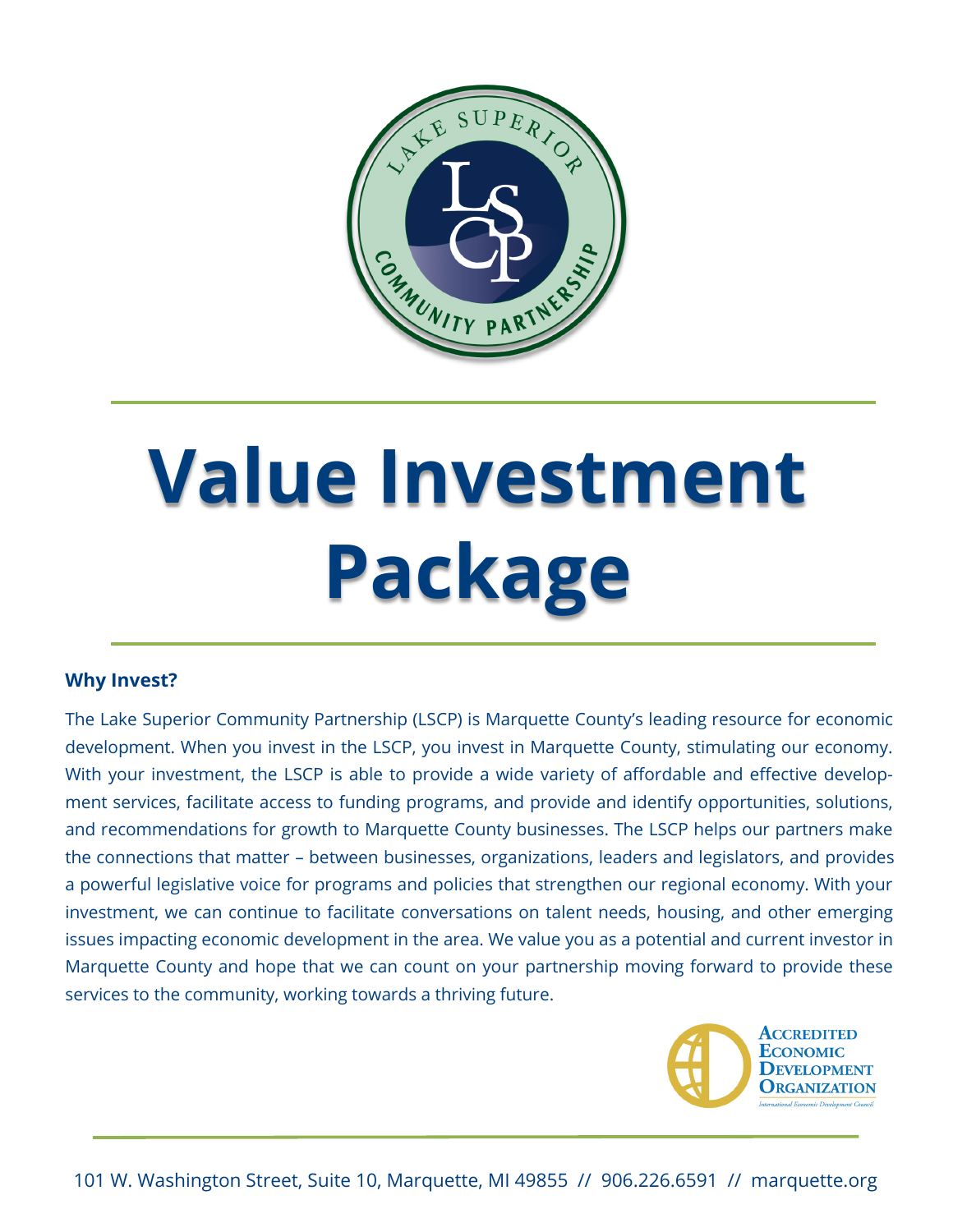#### **Overall Assistance:**

- Media assistance-send us your press releases, we will submit to local print, radio, online and television media
- FREE access to notary public
- Assistance with listing employment opportunities including our Job of the Week, Level UP, Working Here and #KeepUPWorking webpages
- Assistance with ribbon cuttings and groundbreaking ceremonies, we provide the supplies and write the press release

#### **Marketing:**

- Eligible to create and send emails to over 2,500 recipients through our eblast program, emails or surveys included\*
- Participate in the LSCP "Key to the County" partner to partner benefit program
- LSCP "Proud to be a Partner" icon
- Business profile on www.marquette.org
- Business referrals exclusively for our partners
- Access to mailing labels for all partners\*
- Host a workshop or a lunch and learn, the LSCP will assist with marketing and the registration process\*

#### **Events:**

- Eligible to host virtual or in-person Business After Hours\*
- Eligible to host webinars on LSCP platforms. The LSCP will assist with webinar management, marketing and the registration process\*

#### **Discounts:**

- Small Business Association of Michigan Strategic Partnership Benefits and U.S. Chamber of Commerce Federation Partnership Benefits
- Office supplies purchased from officedepot.com
- Lake Superior Leadership Academy (\$200)
- NMU Fall Fest
- Golf Outing, Annual Dinner and more
- Possible Auto, workers compensation and/or business insurance (check with your insurance provider on programs)
- \*Additional fee

# **Investment Levels**

### **Superior Partner (\$5,250+)**

#### **300 employees or fewer**

- Twelve (12) hours of project based assistance
- Ten (10) hours of administrative assistance
- Four (4) conference room rentals
- Business Profile w/ four (4) categories, logo, website link, social media links, video, photos, interactive map, expanded business description, hours of operation and driving directions - priority listing
- Unlimited Economic Modeling Specialists reports
- Six (6) business represented
- Two (2) golfers in Golf Outing
- Two (2) tickets to Annual Dinner
- Three (3) free eblasts
- Free lunch and learn event management
- Rotating logo on www.marquette.org
- Logo in annual report
- Exclusive legislative reception and event invitation
- Two (2) free registrations for the Economic Outlook Breakfast

#### **Premium Partner (\$2,750)**

#### **200 employees or fewer**

- Twelve (12) hours of project based assistance
- One (1) conference room rental
- Business Profile w/ four (4) categories, logo, website link, social media links, video, photos, interactive map, expanded business description, hours of operation and driving directions - priority listing
- Unlimited Economic Modeling Specialists reports
- Four (4) business represented
- One (1) golfer in Annual Golf Outing
- One (1) ticket to Annual Dinner
- Two (2) free eblasts
- Free lunch and learn event management
- Registration management for one (1) event up to fifty (50) people
- Two (2) free registrations for the Economic Outlook Breakfast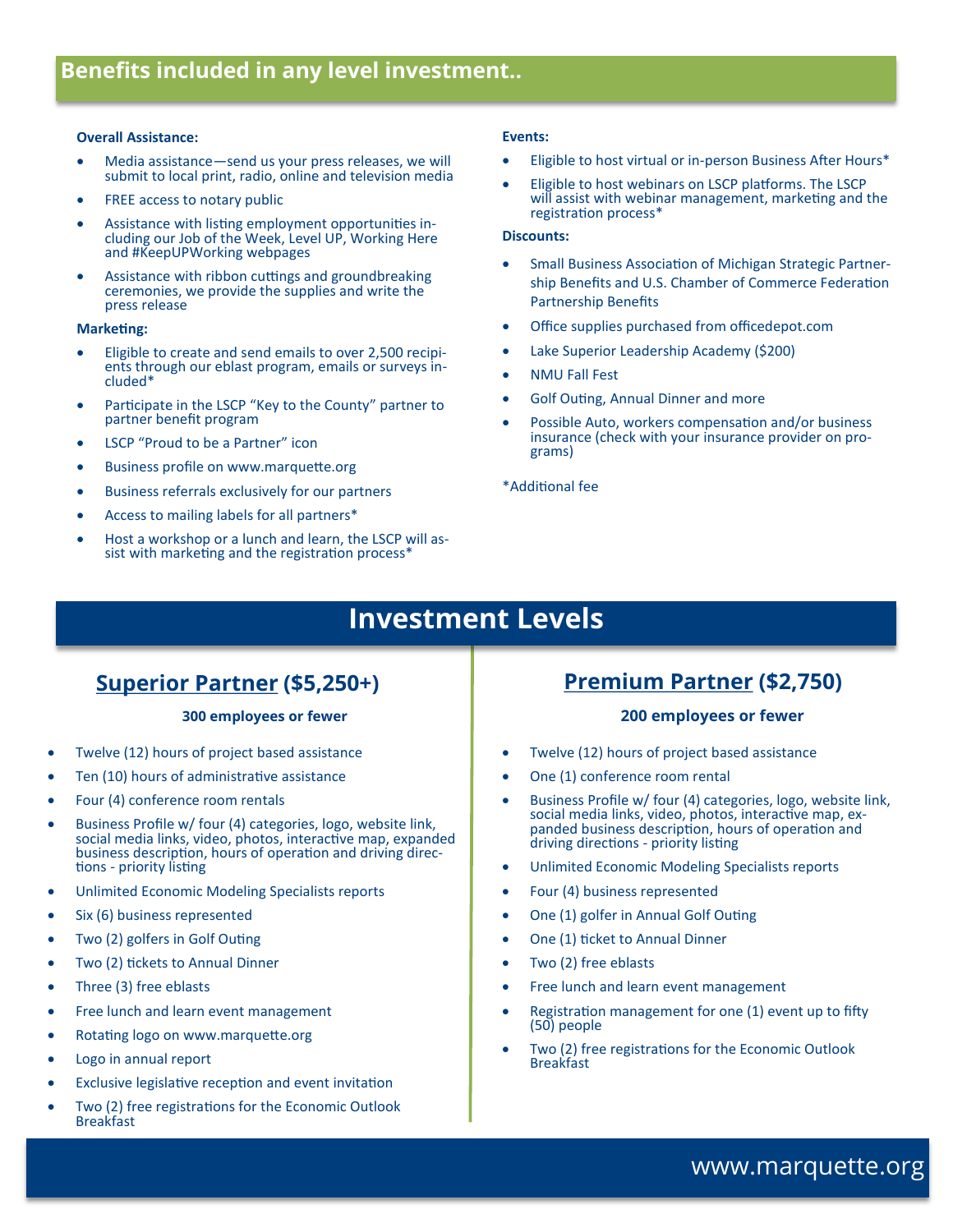# **Investment Levels**

# **Investing Partner (\$1,350)**

**100 employees or fewer**

- Twelve (12) hours of project based assistance
- One (1) conference room rental
- Business Profile w/ three (3) categories, logo, website link, social media links, video, photos, interactive map, expanded business description, hours of operation and driving directions - priority listing
- Unlimited Economic Modeling Specialists reports
- Two (2) business represented
- One (1) free eblast
- Free lunch and learn event management
- Registration management for one (1) event up to fifty (50) people
- One (1) free registration for the Economic Outlook Breakfast

# **Executive Partner (\$825)**

#### **75 employees or fewer**

- Ten (10) hours of project based assistance
- Business Profile w/ two (2) categories, logo, website link, social media links, video, photos, interactive map, expanded business description, hours of operation and driving directions priority listing
- Access to two (2) Economic Modeling Specialists reports
- One (1) free eblast
- Free lunch and learn event management
- Registration management for one (1) event up to fifty (50) people
- **New partner bonus (see back page)**

### **Business Partner (\$625)**

#### **50 employees or fewer**

- Six (6) hours of project based assistance
- Business Profile w/ two (2) categories, logo, website link, social media links, video, photos, interactive map, expanded business description, hours of operation and driving directions
- Access to two (2) Economic Modeling Specialists report
- Free lunch and learn event management

# **Partner (\$325)**

#### **25 employees or fewer**

- Business Profile w/ one (1) category, website link, brief business description, hours of operation and driving directions
- Access to one (1) Economic Modeling Specialists report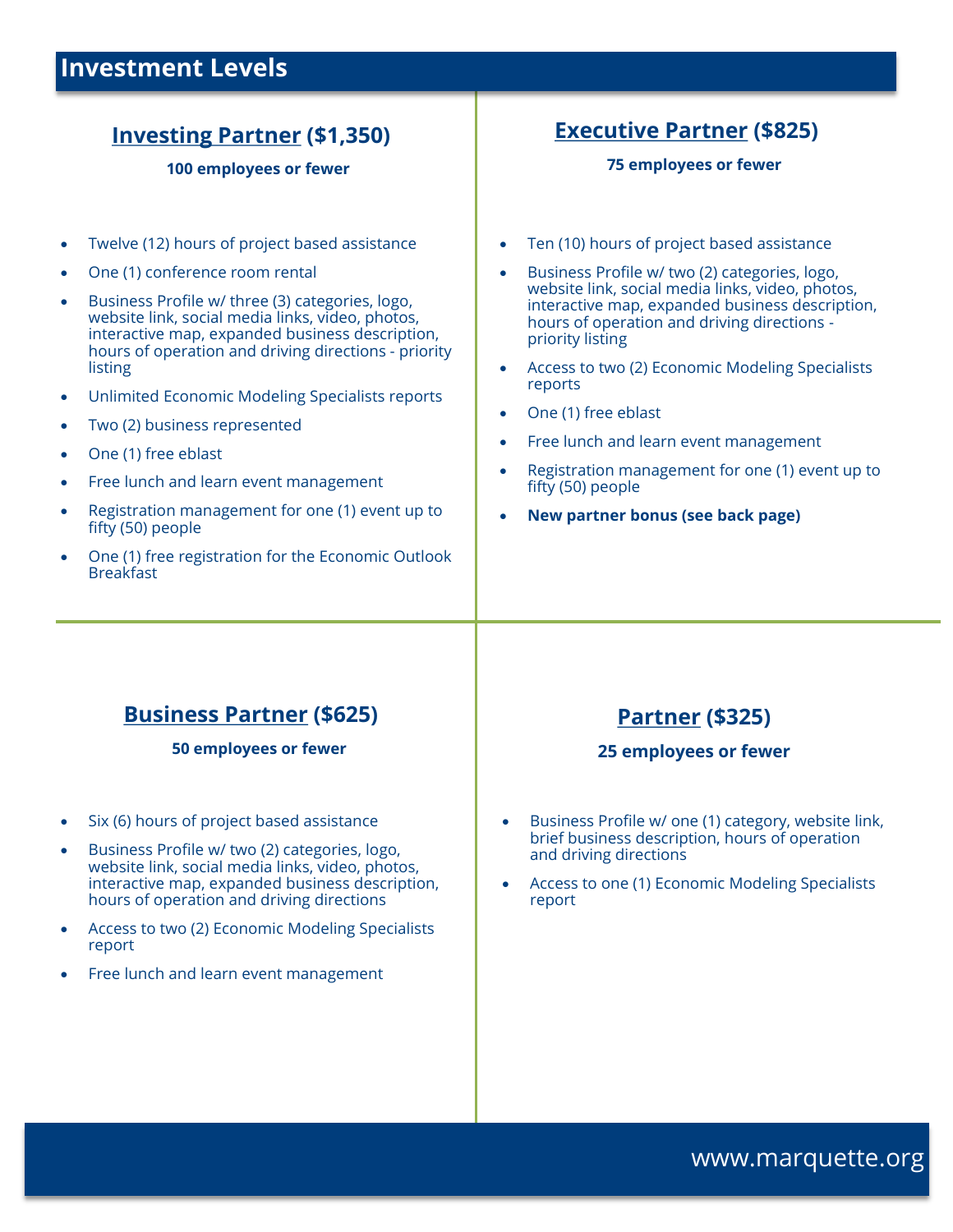# **U.S. Chamber of Commerce Federation Partnership Program**

Small business membership is the entry point to the powerful resources available at the U.S. Chamber. With this membership, small businesses receive the tools they need to deliver top-notch service.

#### **U.S. Chamber of Commerce**

[federation@uschamber.com](mailto:federation@uschamber.com) 1.800.638.6582

#### **LSCP Contact:**

Megan O'Connor Outreach Coordinator

[megan@marquette.org](mailto:megan@marquette.org) 906.226.6591

#### **CO— by the U.S. Chamber of Commerce**

• Our brand new digital platform, CO— focuses exclusively on helping you start, run, and grow your business with advice and ideas from industry experts. Learn more at: [uschamber.com/co.](https://www.uschamber.com/co/) Also check out CO—'s Coronavirus Small Business Guide: [uschamber.com/](https://www.uschamber.com/co/small-business-coronavirus) co/small-business-[coronavirus](https://www.uschamber.com/co/small-business-coronavirus)

#### **Save Small Business Initiative**

• The Chamber has been advocating for policies and aid to help companies stay afloat and keep paychecks flowing to American workers and families. Find financial assistance programs, resources, and advice to help you get through the storm. [uscham](https://www.uschamber.com/save-small-business)[ber.com/save](https://www.uschamber.com/save-small-business)-small-business

#### **Discounts from FedEx**

• The Chamber and its partner have the tools to save your business money and the solutions to help you run it more efficiently.

Visit: [uschamber.com/member](https://www.uschamber.com/member-benefits-fedex)[benefits](https://www.uschamber.com/member-benefits-fedex)-fedex

#### **Subscription to Midnight Oil**

• The Midnight Oil Newsletter is a resource for thousands of active, vibrant, innovative and growing small businesses.

Visit: [uschamber.com/co/newsletter](https://www.uschamber.com/co/newsletter)

#### **Discounts on MetLife Products**

• Members of the U.S. Chamber are eligible for discounts on select MetLife products. Associations can extend these benefits to their small business members. Learn more at [uschamber.com/metlife.](https://www.uschamber.com/members/join/metlife-benefits-programs) 

#### **Access to Above the Fold**

• What you need to know about policy that affects the business community. Stay up-to-date on the issues that matter most to you

Visit: [uschamber.com/series/above](https://www.uschamber.com/series/above-the-fold)the-[fold](https://www.uschamber.com/series/above-the-fold)

#### **Official U.S. Chamber Web Sticker**

• Members have the option of several versions of the Chamber logo to place on their websites.

Visit: [uschamber.com/member/](https://www.uschamber.com/member/webstickers) [webstickers.](https://www.uschamber.com/member/webstickers) 

#### **Members-only content on U.S. Chamber Small Business**

#### **Nation**

• U.S. Chamber Small Business Nation is an online community created to encourage the open exchange of information and ideas enabling small businesses to speak with a unified voice.

Chamber members can access members-only content on

Visit: [uschambersmallbusinessna](https://uschambersmallbusinessnation.com/)[tion.com](https://uschambersmallbusinessnation.com/)

#### **Discounted rates to attend U.S. Chamber networking events, including America's Small Business Summit**

• Discounts are available for Chamber networking events.

Visit: [uschamber.com/events.](https://www.uschamber.com/events/upcoming-events)

• For America's Small Business Summit, association-led delegations can enjoy reduced pricing, opportunities for tailored briefings, and much more. Register a group of three or more and an association executive will receive a complimentary registration.

\*This program is not applicable for current U.S. Chamber members, businesses who revenue \$10 million or more, or government organizations, trade associations, chamber of commences or publically-funded organizations.

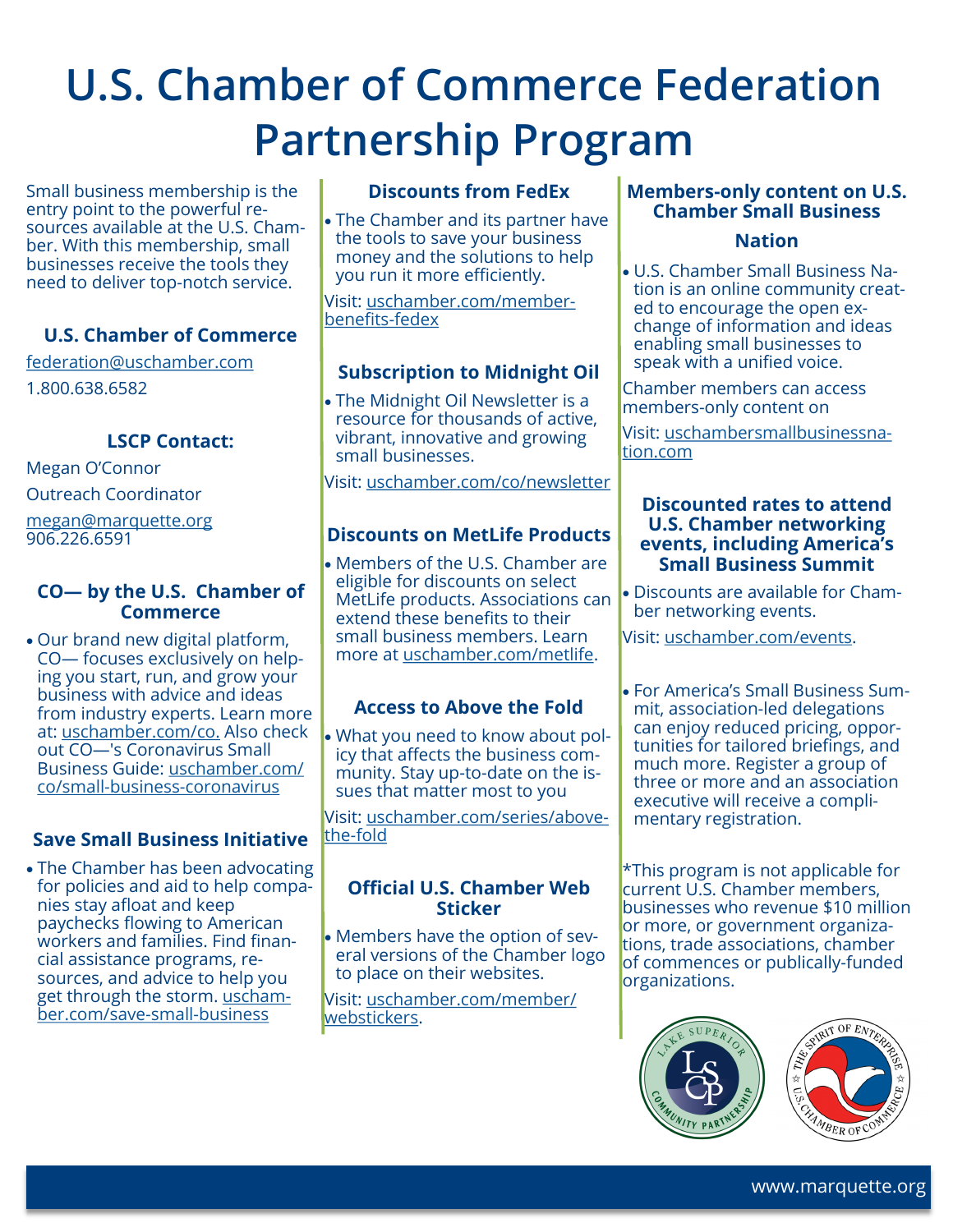

# **SBAM MEMBERSHIP BENEFITS**

# **Insurance Programs**

- Blue Cross Blue Shield of Michigan and Blue Care Network health, dental and vision insurance
- Dearborn National Life & Disability Insurance
- Accident Fund Workers' Compensation Coverage
- LifeSecure Accident & Hospital Recovery Coverage

#### **HR & Compliance Contact**

#### **Sherry Bryan**

**SMALL BUSINESS Association of MICHIGAN** 

Director of Strategic Partnership and Certification

sherry.bryan@sbam.org

517.267.2210

Or visit the Small Business Association of Michigan website at **www.sbam.org**

#### **Megan O'Connor**

Outreach Coordinator

megan@marquette.org

906.226.6591

# **Partner in Benefits**

LSCP Members are joint members of the Small Business Association of Michigan, with that membership comes the ability to participate on these membership benefits.

- Ask An Expert Hotline (Legal & HR Issues) by Bodman Law and the American Society of Employers
- ERISA Compliance Services by Kushner & Co.
- COBRA Administration Services
- Free Summary Plan Description (for members enrolled in an SBAM-sponsored health plan)
- Section 125, HSA, HRA and FSA Administration by Kushner & Co.
- Discounted workplace posters and employee handbooks by ASE
- Payroll Solutions powered by The Ahola Corporation

# **Operations**

- Talent Development Training Tools by Dale Carnegie
- Discount Tuition at Davenport University
- Discount Office Space at WeWork Detroit
- Information Technology Services by NuWave Technology Partners
- Merchant Services through International Bancard
- **SBAM Energy Solutions**
- Cybersecurity Risk Assessment tool
- InfoArmor Identity Protection

# **Other Services**

- FedEx Shipping Discounts
- Office Depot Discounts
- Subscription to Focus Magazine
- Access to online resources
- Subscription to Small Business Weekly and Lansing
- Watchdog, SBAM's member e-news publications
- Owner-to-Owner networking events
- **Small Business Certification**

\*This program is not applicable for current SBAM members, companies with 500+ employees, or annual revenue of \$25 million or more.

www.marquette.org